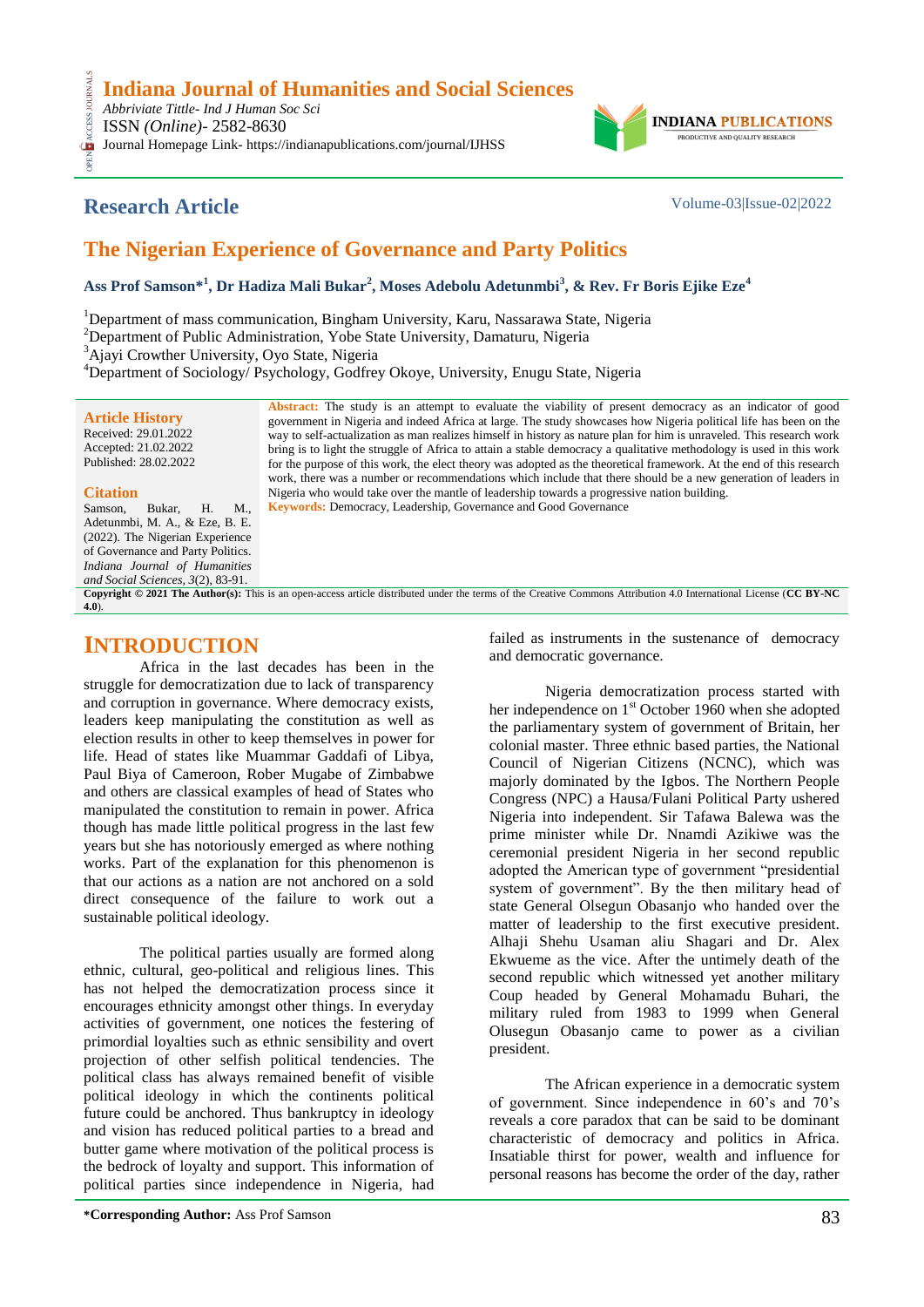than a means of consolidating political and economic independence of promoting societal welfare, laying the fundamental for national security, socio-economic and technological transformation.

#### **Political Parties and Democratization Process**

Political parties like any concept in political science have no clear cut definition. This is because many political science scholars give meaning to political parties from their own perspective and understanding of the relevance of political parties to a given polity. A political party is an organized group of individual seeking to seize the power of government in other to enjoy the benefits to be derived from such control. Political parties are regular and permanent organization of a certain number of people concerned with either conquering power or keep it. Or any group of people however loosely organized seeking to elect government office holder under a given label.

In the words of W.E.F. ward," a political party is a group with common vies on certain political means. He insists that the day to day concern to politics is fundamentally with means not ends" this is basically so because there is no disagreement as to desirability of people, prosperity and justice but man tends to disagree on the means of attaining these goals. In essence those who share a common view on how to attain these goals comer at their level with a view to resting stat power to create a society in tune with their vision. A point worthy of note is that personal loyalties are in themselves inadequate in forming political parties. Political parties acquire their meaning in terms of the purpose of which they are formed; the character of membership; its structure and /or functions they perform. "In this treaties, "reflection of revolution in France, the English political scientist, Edmund duke summarized that a party is a group of men who had agree upon a principle by which the natural interest might be saved. Political parties are those organization of under whose admit people aspire to and acquire political power in a system. This organization serves for the aggregation of interest on the various groups and strives to embrace all society. Based on the foregoing we can identify some basic criteria of a political party as follows:

- There must be a group of people sharing the same view on means to achieve an end.
- The aim of this group must be to control the apparatus of the state for purpose of achieving goals.
- That such group must be identifiable to the people and by the people
- Parties may be loosely organized but with a clear mission of acquisition of power.

# **ORIGIN OF POLITICAL PARTIES**

Political systems are often affected by unique historical circumstances and so are political parties. For us to fully grasp the principles of political parities we should look at the ancient Greek city states. In Greek city sates, the people appreciated the fact that whereas democracy as a form of government involves their entire people, there was no way the whole people could be involved at the same time in morning the state craft. The best potion to approach this problem was therefore a representative. To do this, the people formed themselves into groups according to their view on how best the stat provided the plat form of modern political parties.

Okwodiba (1980), note that the historical note o the party is hinged upon the struggle of the legislature, especially in Europe, to limit the powers of the monarchy and expand the electoral base of the people in recognition of their interest. But is worthy to not that every nation has a peculiar history of party tradition. For instance, the constitutional struggle between the monarchy and parliament, especially in  $17<sup>th</sup>$  and  $18<sup>th</sup>$ century England and the indigenous political experience of the colonialist was said to be the origin of political parties in the United State of America. In Africa, the origin of political parties can be located within the period of nationalist struggle for independence. For instance political parties began in Nigeria with the introduction of the elective principle under the Clifford constitutions of 1922. Thus, with the instruction of the elective principle, in 1922, Herbert MacAulay founded the Nigerian national Democratic Party which contest the 1922 general election and won three sits allocated to Lagos. Other political parities like action group (AG), the Northern people congress (NPC), and the national convention for Nigerian citizens and others were born at the dawn of elective principles of the Clifford constitution.

#### **Functions of Political Parties**

Political parties can be seen as both the expression and management of conflict with a political system. Political parties therefore, are to be seen not only as product of their environment but also as instrument or institutions organized to affect the environment. Political parties function as:

- Political parties perform the major function of mobilization of the electorates to not only vote during elections but also participate in the whole activities of the political process in almost all democratic polity.
- Political parties help to educate and/or enlighten the people (electorates).
- As specialized political structure, parities play deliberate and important role in political socialization. They educate people about the happening in the political system and by this, perform a very fundamental functions.
- Political parites act as an agent of interest aggregation. They transform a multitude of specific

**\*Corresponding Author:** Ass Prof Samson 84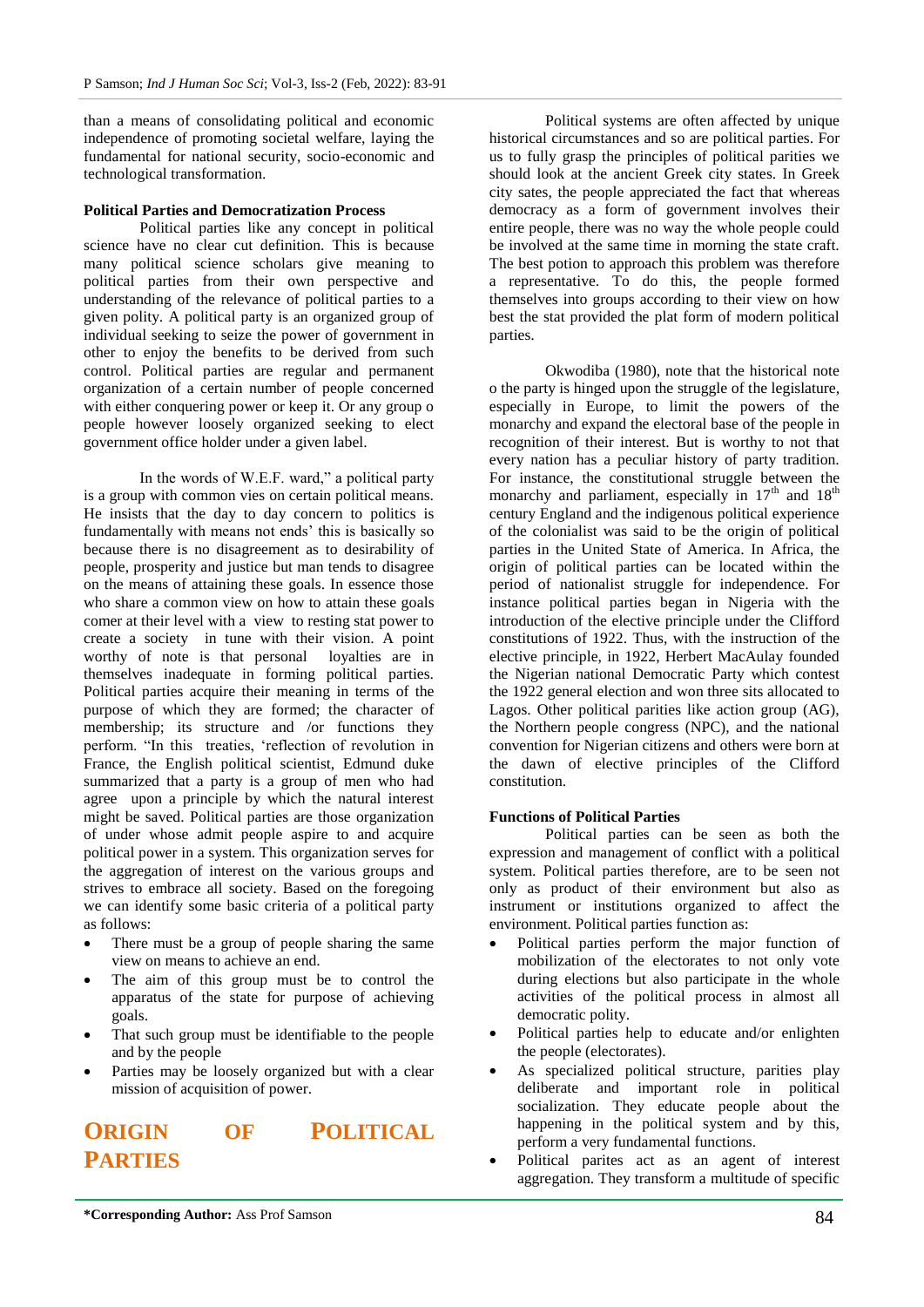demands into more manageable packages of proposals. Parties select, reduce and combine interest. They act as a filter between society and state, deciding which demands to allow through their net. Bently (1986).

- Political parities serve as means of recruitment and socializing political leaders. Through political parties, new and prospective leaders are identified, recruited and or sponsored into active public life.
- Political parties serve as a channel of control within a government structure. Through political party activities and internal mechanisms, they control the people and the activities of the government and its structures.

## **Characteristic of Political Parties**

The major characteristics of political parties are:

- Political party must have a leadership structure and succession pattern to avoid internal crisis.
- The party must have an articulation of it programmes of action for the country. This is usually in the form of its manifesto.
- The political party must have registered members and /or supporters
- The party must have a written constitution which spells out the basic rules and regulation for members and stipulating punishment for a breach of the party constitution
- The aims and objectives of the party must be clearly states
- It must show a high desire of resourcefulness in terms of resourcing of funds, identifying talents, nominating credible candidates for elections and ensuring nationals speed.
- It is equally necessary that the party have a clearcut philosophy or vision for the country. This type of vision and mission represents the party"s ideology.

## **Types of Political Parties**

Using the Blondel"s party classification model identifies three types of political parties. These are:

- Traditional political parties
- Representative political parties
- Mobilizing political parties.

The traditional parties reflect the social and economic control or oligarchical elite.

The representative political parities tend to put across the vies of its members. The British conservative and labour parties each stated as traditional and mobilizing parties before changing to representative parities. Virtually, all the parties in Western democratic are representative in character.

The mobilizing parities are concerned with the sensitization and conversion of whole polity.

Communist parties and third world populist parities" examples. Mobilizing parties are symbolized by one party state such parties are prone to extremism in tier outlook. They preach a new whole way of life and in most cases are ready to destroy the existing structure and rebuild it from scratch. Representative and mobilizing parities are mass and highly organized parties centralized and disciplined. They have a dedicated crop of professionals and strive always to enlarge their membership. There could also be religious parties. In most European countries, the church is actively involved in supporting some political parties. Religious parties are ultra conservative. In Germany, Italy and Holland, the Catholic Church is known to sponsor parities.

The other variants of political are the broker parties or on ideological parties. These can be found in America and Britain today. The broker parities are not founded on any ideology in the struck sense of the word, and in most cases aggregate conflicting interest groups.

## **Political Parties In Nigeria**

Party system began in Nigeria in 1922, when in response to the introduction of "Elective Principles" by the Clifford constitution, the Nigeria National Democratic party was formed by Herbert Samuel Heeles Macaculay. Even though it was the Nigerian National Democratic party so called, its activities centered around Lagos. The people"s union was also found and led by J.K. Randle. As the nationalist struggle became more intense, other political parities began to emerge. The major ones that existed at that time were the National Council of Nigeria and the Cameroons renamed National Council of Nigeria citizen (NCNC), Action Group (AG), Northern People"s Congress (NPC, etc.

In most of the civilian dispensation in Nigeria, Political parties were found. The heterogeneous character of the country makes it inevitable for a multiparty system to exist. Each of these parties tends to be dominated by ethnic and primordial loyalties. Even in recent times, the emergence of political parties in Nigerian has been guided by these factors. Political parties in Nigeria do not emerge in a vacuum. They are representations of deep-seated political and ethnic traditions. Change in names symbols are mere cosmetics of the old political order.

#### **Party Organization in Nigeria**

The organizational structure of the political party starts form the ward level, through local government and state level to the national level at the ward level. Party members elect their officers and delegates to present the ward at the local government congress. Election is conducted by the party at the state level and form the delegates are elected to the national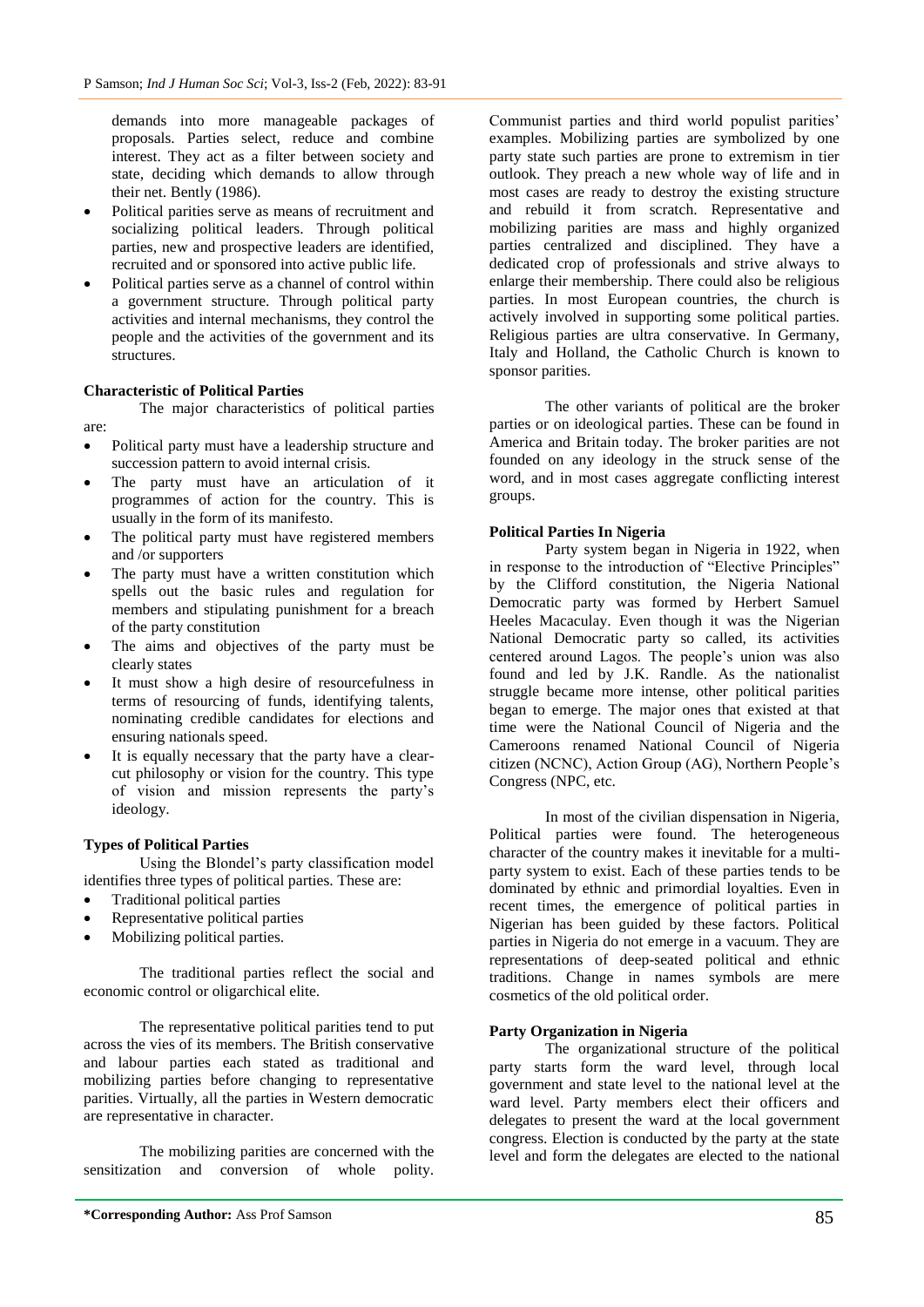congress. Flow of information and directives follow the same pattern from national level of the ward level.

#### **Party Financing**

Political Parties in Nigeria are financed from number of sources prominent among which is grants from the government. There are also donations and revenue from registration and sales of party souvenirs. External of foreign financing is unlawful and corporate organization do not publicly identify with parties. However, the commonetn sources of fund for political parties in Nigeria are millionaire business men who regard politics as an investment. They have been labeled "money bags" and because of their enormous financial contributions to the party they dictate what happens within the party even in trivial matters.

#### **Political Parties and the Democratization Process**

There is no nation in the word that does not strive for the attainment of full democracy. Since the first republic, the democratization process in Nigeria has been at best haphazard. The contradictions of our colonial past and our inability to evolve a workable political system stem from the opportunism and lack of vision of most of the post – colonial political elite. The collapse of the first republic was a direct consequence of the failure to work out a sustainable political philosophy or ideology. The political parities usually are formed along ethno-cultural, geo-political and parochialism, irredentist sentiments, and geo-political exclusionism. Even in our present dispensation, one notices the festering of primordial loyalties such as ethnic sensibility and overt projection of other selfish political tendencies. The political class has always remained benefit of viable political ideology on which the nation"s political future could be anchored. This bankruptcy in ideology and vision has reduced political parties to a bread and butter game, where monetization of the political process is the bedrock of loyalty and support. This erodes the aim of the democratization process.

Democratization is a process of political renewal and the affirmative acceptance of the logic elitism and parochialism. To that extend, political parties in Nigeria must of historical necessity and dialectical imperative represent on articulate and objective expression of the ideological world-outlook and beliefs of the various groups in it. This has to be so, given the fact that parties bear the stamp and identity of the people. Democratization is basically related the mobilization and concretization of the people.

## **Parties in the First Republic**

No proper study of political parties in Nigerian can be made without looking into the past. As observed by Dyke politics is like a drama with the world as the theatre. It is obvious, that out proper understanding of the correct political parties will depend on how they were formed in the past. But before doing this, it may

be necessary to recapitulate the definition of the concept political party.'

In Nigeria, as elsewhere is emergent Africa under British and French rule, nationalist pressures quickened the pace of constitutional advance which in turn stimulate the development of political parties. The rise of nationalist movement in Nigeria, following the advent of colonialism not only generated political consciousness and awareness within the country especially among the educated elites, but also led a demands for independence as well as constitutional changes and the subsequent emergence of political parties within the nation.

However, the introduction of Clifford constitution of 1922 which in effect introduced the elective representation in the legislative council for Lagos and Calabar, with three and one seats respectively, hastened the formation of political parties. The parties that emerged, limited their activities within the urban areas and were elitist oriented.

## **Nigeria National Democratic Party**

On June 24, 1923 Herert Macuaulay and his associate inauguratned the Nigerian National Democratic Party (NNDP) the party had the support of non-leading nationalist which made it appear national. The objective of the party incised the attainment of municipal status, and self-government for Lagos, the prevision of facilities for higher education in Nigeria, the encourage of non- discriminatory, private economic enterprise and the Africanization of the civil serviced. The NNDP being the first party in Nigeria, instead of articulating the general interest of the populace and extending its areas of activity to the rural areas as it incorporate the wish of the entire Nigeria tended to be concerned only with the interest of the privileged class, and at the same time is sphere at influence to a defined petro-geo-graphical entity and trying to profess national unity.

#### **The Nigerian Youth Movement (NYM)**

The emergence of the NYM was mainly to challenge the NNDP in Lagos politically. The movement nonetheless, was led by self-conscious ethno social elites of Yoruba speaking heritage prominently sphere of Lagos society. Most members of the movement were stern educated Christians. The aim of the party was the development of a untied nation out of the conglomerate of people who inhabit Nigeria. It shall be our Endeavour to encourage the fullest play of such forces as well serious to promote understanding and a sense of common national among the different element in the country, in February 1941, following the resignation of K.A. Abayomi, a former President of the NYM, from the legislative council another struggle or class ensured. This time it was political and centered on leadership succession.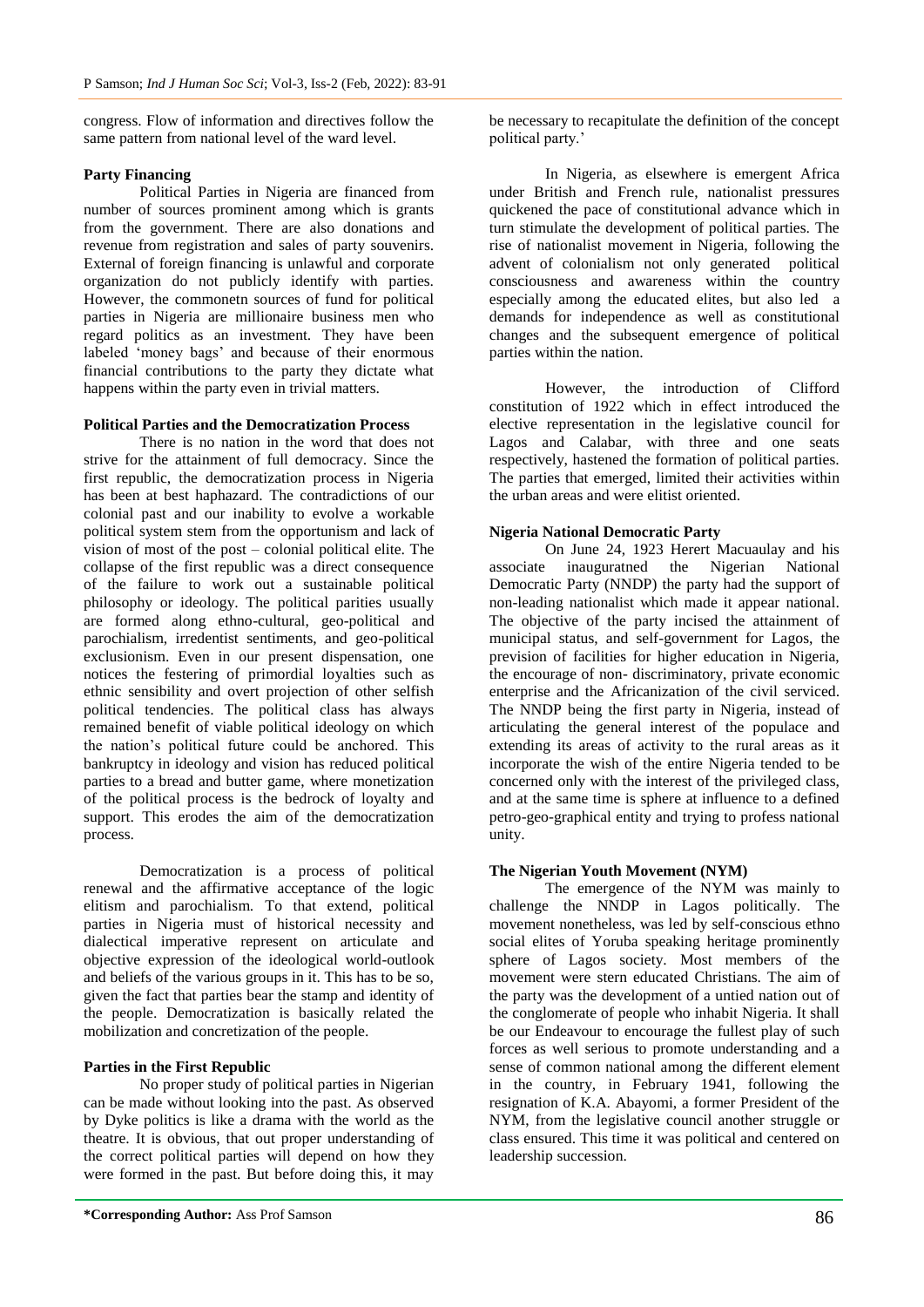#### **The National Council for Nigerians and Cameron**

The factors which gave rise to national council for Nigerian and Cameroon, which later became the national council of Nigerian citizens, were two, the conflict between Nnamid Azikwe and some member of the Nigeria Youth Movement and the post nationalist a wakening nationalist activities during the second world war necessitated the creation of a front of service as a Vanguard for the people on the  $26<sup>th</sup>$  August 1944. That party organizations met and formed the national council fo Nigerian Citizens, in the stages of the formation of the NCNC, the Nigerian national Democratic Party merged with it's while the Nigerian Youth Movement its independence status.

## **Action Group (AG)**

A action group was a transformation of the Egbe Omo Oduduwa (society of the Descendents of Oduduwa). The Egbe was founded by Obafemi Awolowo. The Egbe was formed in 1945 to protect the interest of Yoruba in Nigeria. The initial effort at mobilizing the Yoruba under the Egbe was not successful especially in the Lagos, areas, until the accession of Adeniyi Adela as Oba of Lagos. The Egbe transformed into the Action Group as a solid Yoruba front antagonist to Zik and the entire Igbo group.

Awolowo argued that pan-tribal unity was necessary condition for political advance and declared that the barriers of tribalism within each ethnic unit must be totally destroyed. Nnoli further observed that the ethnic and regional development battle line was drawn. Party competition become inter-ethnic competitive since these relies heavily on their ethnic groups for support. With this ethnicity and disintegration in Nigerian politics becomes well institutionalized. With such institutionalization of ethnic conflict due to party competition for power, the political parities and their affiliated bodies tribal association now behaved as an avenue for the reinforcement and propagation of regional tribal or ethnic interest as well as serving as an agent for disintegration rather than integration. These polarizations in political parties of later time begin to assume more ethnic, sectional or tribal character.

#### **Northern People Congress (NPC)**

Like the action group, the Northern people's congress stated as an interest group to protect the political interest of the Northern region. The party is an amalgam of Jamiyya Mutala Arewa Atau (the association of Northern Nigeria today) and Yamiyya or Jama or Arewa (Northern congress). Initially, the Northern people congress operated as a culture organization until 1951 when it was transformed into a political party, following the elimination of some radical element, unlike the AG and NCNC, the NPC could be said to be a parliamentary party.

The NPC leader, Alhaji sir ahmadu Bellow the Sarachuna of Sokoto was the primer of the north until his death. Between 1954 and 1960 the NPC has intensified its hold in the North and reminded the dominant and permanent coalition partner of the leader, Ahmadu Bellow to remain premier of the North.

#### **Parties in Second Republic**

The proceedings of the first republic were brought to an abrupt end when the military intervened in the politics of Nigeria on  $15<sup>th</sup>$  January 1966. After ruling for about thirteen years they decided to hand over baton of leadership to necessary conditions for a return to democratic rule was the existence of completion party system steps were therefore taken to allow political parties to emerge.

The government decided to regulate the formulation and operation of political parties for a number of reasons. This is because the first republic was ethnic pressure groups whose activities divided rather than unite the country. It was therefore considered necessary to make it impossible for political parties to be formed on the basis of ethnic support. Also the military felt that the use of religion in party politics would adversely affect national integration.

The guidelines are expected to ensure that political parties promote national unity and create a favourable climate for electoral competition. Also it stipulated the guidelines for formation of political parties as follows:

- The names and addresses of party officers must be registered with Federal Electoral Commission (FEDECO).
- Party membership must be open to every Nigerian regardless of his place of origin, religion, ethnic groups or sex.
- It name, emble or motto must not even create the impression that it activities are confined to a part (rather than the whole Nigeria).
- The headquarters must be situated in the Federal capital.
- It must have established branch offices in at least two third

It was largely derived from the provisions of the constitutions which state that political parties must be national, but in membership and organization. Also it must be in accordance with the economic, political and social objective of the state.

#### **A Unity Party of Nigeria (UPN)**

In launching the unity party of Nigeria (UPN) on the 22<sup>nd</sup> September 1978, Chief Obafemi Awolowo said that "the glorious dawn had arrived". Apparently, he was referring to statement due made when he was sentenced to 10 years imprisonment in September 1963 for the role he played in the case of treasonable felony and conspiracy. After the trial, chief Awolowo

**\*Corresponding Author:** Ass Prof Samson 87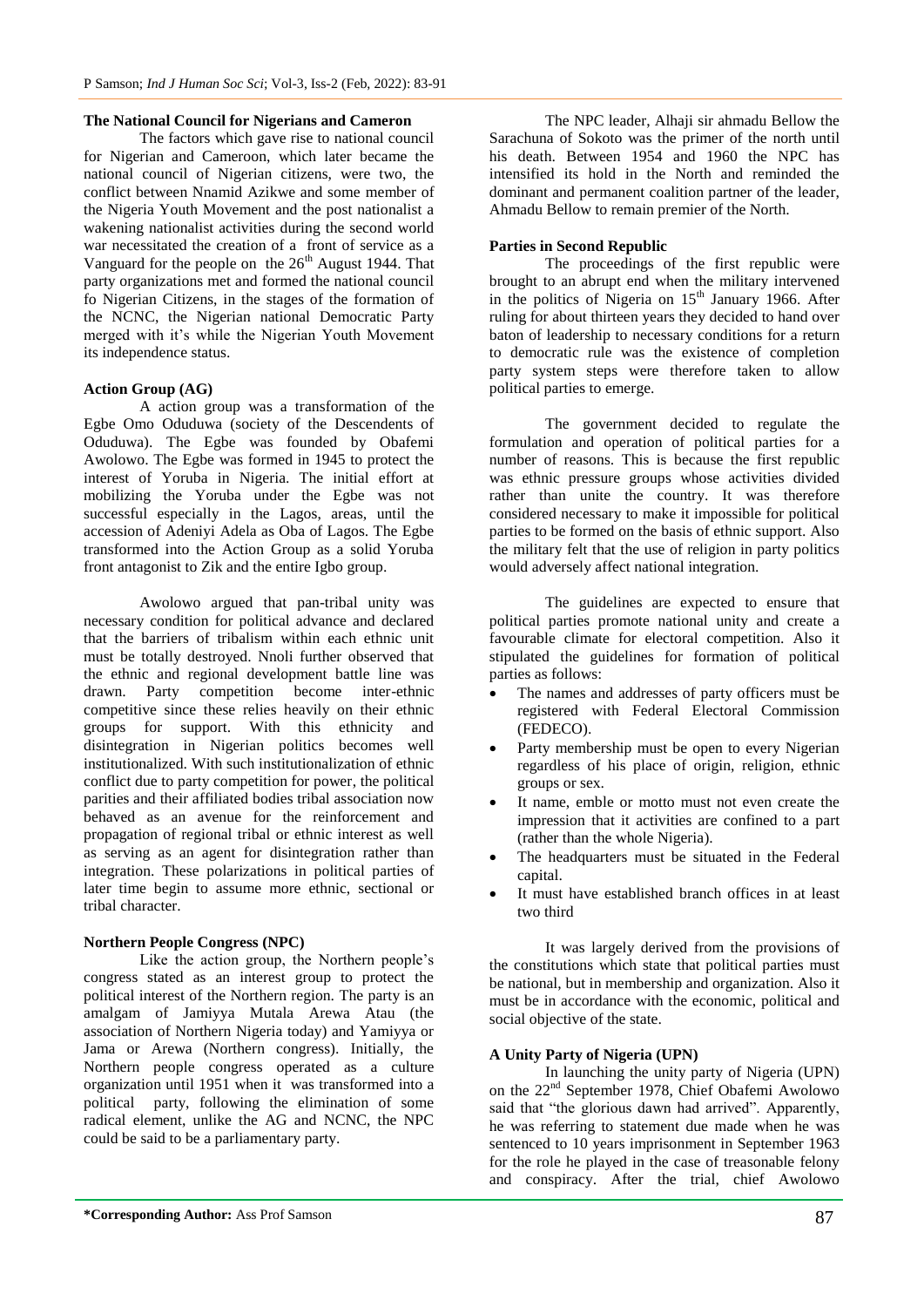predicted that, after the darkness-prison, "a glorious dawn would come". This means that he will come out of the prison and perhaps become the leader of Nigeria. A probe at the party"s programmed for the education, full employment of all Nigeria's integrated rural development and free medical for all Nigeria. This shows that it was a breakdown and freedom of all.

Attainment of socialism was the main goals of the party, but socialism here means freedom of at all ramification, this type of programme was glance not only towards winning majority role type at any election but also arousing a consciousness and to consolidate their sold support.

#### **The People's Redemption Party (PRP)**

Alhaji Amino Kano, the person who later because the ladder of the people"s redemption party was actively involved in the formation of the National Party of Nigeria. When the NPN was launched in Lagos in  $24<sup>th</sup>$  September 1978, he was given the post of publicity secretary. In that meeting, Alhaji amino Kano and his supporter threatened to with draw from the over what he described as undemocratic maneuver. In keeping to this threat, Aminu Kano and his supporters later withdraw from the NPN and formed the people's redemption party. It was launch at the Mutala Mohammed square, Kaduna on 21<sup>st</sup> October, 1978.

The motto of the party is loyalty, service and discipline. Its emblem is the golden key and victory is its slogan. The aims and objective of the party was contained in the constitution of the PRP.

#### **National Party of Nigeria (NPN)**

The NPN was first formed as non-political association known as the National Movement of members of the defunct constituent assembly in Lagos.

Early in the proceeding of the constitutional assembly, a committee was formed by some of the members of press for the creation of four states. These **are Enugu, Calabar, Ogoja, kastina and Kogi States. The committee was known** as committee II most members of this committee formed the Nations Movement. The aim of the movement is to bring together leaders from all the nineteen states of the federation that has similar political view when the ban on partisan politics was lifted 1978; the movement was transformed into a political party. The National party was launched in Lagos on the  $24<sup>th</sup>$  September 1978. At the launching, Alhaji Makana bida was elected the interim chairman, 19 states chairman were also elected.

#### **Parties is the Third Republic**

The entire package of the transition to civil rule programme of the third republic was designed by the political bureau, which was set up by defunct aimed forces ruling council and inauguration by General Babangida on 13<sup>th</sup> January 1986. The Bureau submitted

its report to the government on the  $29<sup>th</sup>$  the March 1978. The report of the Burea formed the basis for the transition to civil rule programme of the third republic.

After a comprehensive review of the political parties in the political development of Nigeria and possible options of the party system that could be adopted. The Bureau recommended a two party system for Nigeria was accepted by the Nigeria government. Also before now government has taken a firm decision on the number of political parties to be registered and their mode of production. Not with standing, the government allowed politicians to form their own parities.

On the whole, thirteen political association applied for registration. None of these associations according to national electoral commission fully met the requirement of the guideline. They were formed with offences such as functionalism. Disregard of the rules, rigging and falsification, attachment to old lives of cleavages and primordial loyalties, money politics, poor organization and use of practices. Based on the verification exercise by the national electoral commission, the armed forces ruling councils refused to register any association and went ahead to form and registered two political parties" social democratic party (SDP) and the national republic convention (NRC).

#### **National Republican Convention (NRC)**

The party was largely on amalgamation of three major organizations, the liberal convention, the Nigeria National Congress and the Federalists. In its first presidential primary, the race was dominated by a few prominent Hausa-Fulani Leaders. Adamu Groma, a former minister and former governor of the central bank was its leading candidate; he collected about 270,000 votes. Umaru Shinkafi, came in second with about 250,000. The party was under the leadership of Tom Ikimi, an architect from Edo State. The National Republican convention was a Nigerian political party established by the government of General Ibrahim Babangida and ultimately disbanded by the incoming military regime of General Sani Abachia in 1993.

#### **Social Democratic Party (SDP)**

The social democratic party of Nigeria, popularly known as SDP, was a political party created to carryout the ideals of a center left political organization. It was one of the products of a democracy project by former president Ibrahim Babangida to have to detribalized political parties, one a little to the left and one for the right. However, it was seen as a moderate party with a flavor of young radical intellectuals and socialists. In its manifesto, it focused on concerted efforts to improve the people"s welfare and fight for social justice. This party was banned by the Abacha Administration. However, after the ban on old SDP as part of democratic process of Major General Ibrahim Babangida. A new merger party emerged in the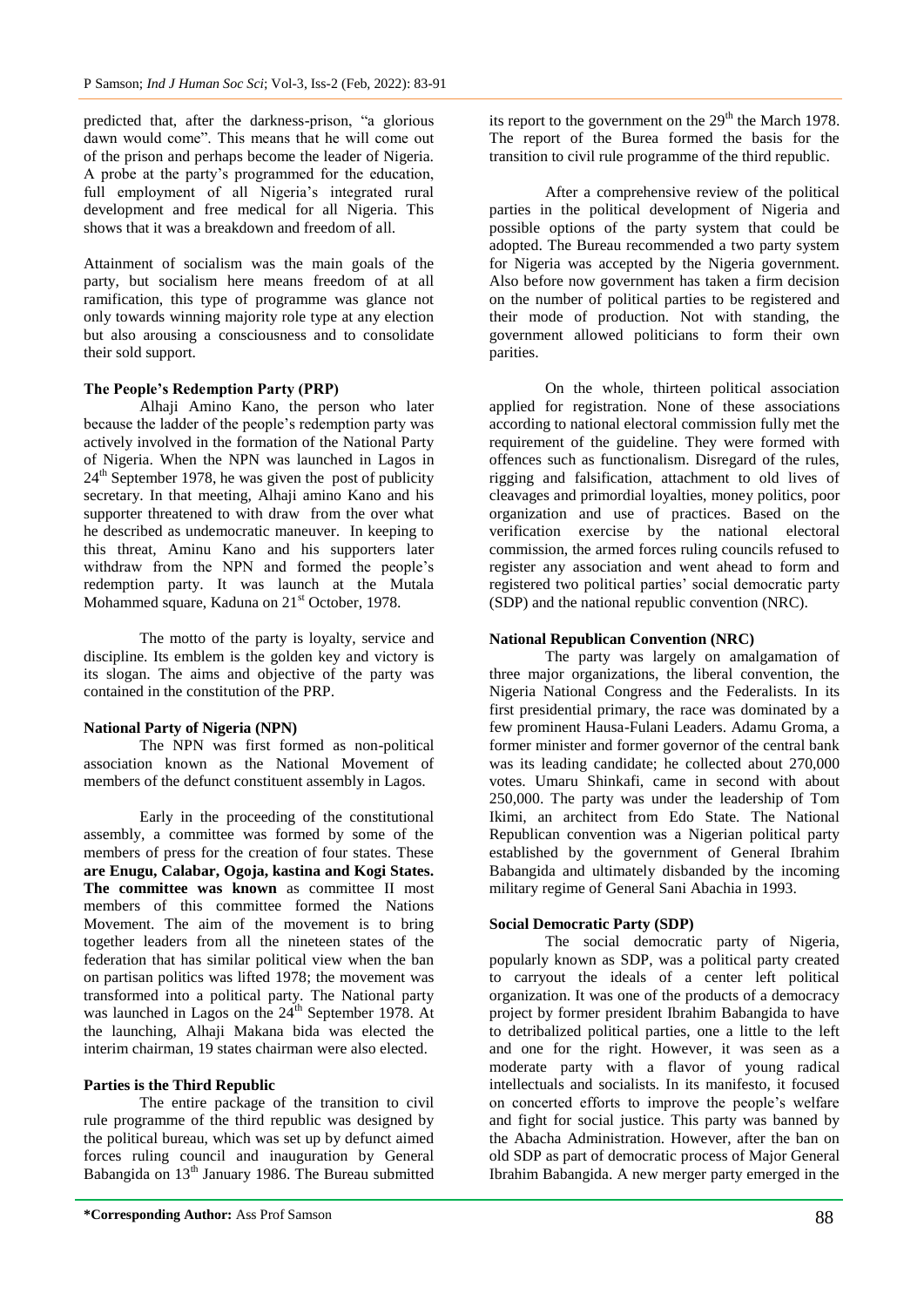name of SDP was formed by coalition of 13 political party. The revived party contested for various political posts in the 2015 Nigeria general elections.

#### **Major**

Among numerous political parties in the republic, the major one is single out and treated.

#### **Parties in the fourth Republic**

The fourth republic is the republican government of Nigeria since 1999 it has governed the country according to the fourth republican constitution. Following the death of military dictator and defector ruler of Nigeria, General Sani Abacha in 1998, his successor General Abdu Salami Abukakar initiated the transition which heralded Nigerian"s return to democratic rule in 1999. The ban on political activities was lifted, and political prisoners were released from detention facilities, political parties were also formed and electives were set for April 1999.

#### **All Progressive Congress (APC)**

The party was formed in February 2013, the party is the result of an alliance of Nigeria's three biggest opposition parties – the Action Congress of Nigeria (CAN), the Congress of Progressive Change (CPC), the All Nigeria People Party (ANPP) and a faction of the All Progressives Grand Alliance (APGA) merged to take on the people"s Democratic Party. The party received approval from the nations electoral umpire independent National Electoral Commission (INEC) on 31 July 2013 to become a political party and subsequently withdraw the operating licenses of the three predecessor parties (The CAN, CPC and ANPP).

The party contested in the 2015 elections and the APC candidate Muhammadu Buhari, won the presidential election by almost 2.6 million votes incumbent president Good luck Jonathan conceded defeat on 31 March. This was the first time in Nigeria's poetical history that on opposition party unseated a governing party in a general election and one in which power will transfer peacefully from one party to another. In addition, the APC won the majority of seats in the senate and the house of representative in the 2015 elections, though it fell shy of winning a super-majority to override the ability of the opposition people"s democratic party to block legislation.

#### **All Progressive Grand Alliance (APGA)**

The all Progressives grand Alliance (APGA) is a political party in Nigeria. At the last legislative elections, 12 April 2003, the party won 14% of popular votes and 2 of 360 seats in the house of representatives of Nigeria and no seats in the senate. Its candidate at the presidential elections of 19 April 2003, Chukwuemeka Odumegwu Ojukwu won 3.3% of the vote. The governatorial election of April 2011, Chief Rochas Okorocha (APGA), was election governor of Imo State, by polling 15% more than incumbent governor Ikedi

Ohakim (PDP) making the party present in two states with Anambra State as the party's first presence. In February 2013, a faction of the party merged with the Action Congress of Nigeria, the All Nigeria People"s Party and the Congress for progressive change to form All Progressives Congress.

## **People's Democratic Party (PDP)**

The people's Democratic Party is a major contemporary political party in Nigeria. Its policies generally lie towards the center-right of the political spectrum. It won every presidential election between 1999 and 2011, and was until the 2015 elections, the governing party in the fourth republic although in some cases, amid a few controversial electoral circumstances.

The party has a neo liberal stance in its economic policies and maintains a conservative stance on certain social issues, such as same – sex relations. In the 2015 elections, the incumbent president and PDP presidential dominance, Good luck Jonathan was defeated by General Muhammadu Buhari of the All Progressive Congress.

#### **APC Government**

President Buhari, in his inaugural speech, on May, 29 2016, left no one in doubt that the change Nigerians long yearned for has finally come, apart from declaring that his administration shall focus on issues of national security, the economy (with unemployment at the fore) as well as the eradication of corruption as its cardinal points, president Buhari released a momentous catch phrase – "I belong to everyone and I belong to nobody" which not only dominated newspaper headlines locally and intentionally, but also kept analysis guessing what the statement represents of Buhari"s second coming to power. In vibrant democracies, political parties are not seen as mere platform for contesting elections or political appointments, rather their functions should include providing political education for their members, informing members in government offices about public opinion on national issues as well as maintaining a strong ideological – base that would ensure its survival in future elections. None of Nigerian current political parties seem to passes any of the above qualities as close scrutiny reveals persistent intra- party squabble lack of focus, deviation from manifestoes and loss of credibility among Nigerians.

The Buhari administration is replete with instance of broken promises for example, they claim that president Muhammadu Buhari had promised during his campaign that he will openly declare his assets and ensure that all his appointees do the same as soon as he assumes office, Rather than keep to his simplest of promises Buhari, through his aides chose to embark on a flurry of denials, not only form this promise, but for many other campaign promises. The presidency through the presidential spokesman had reportedly said the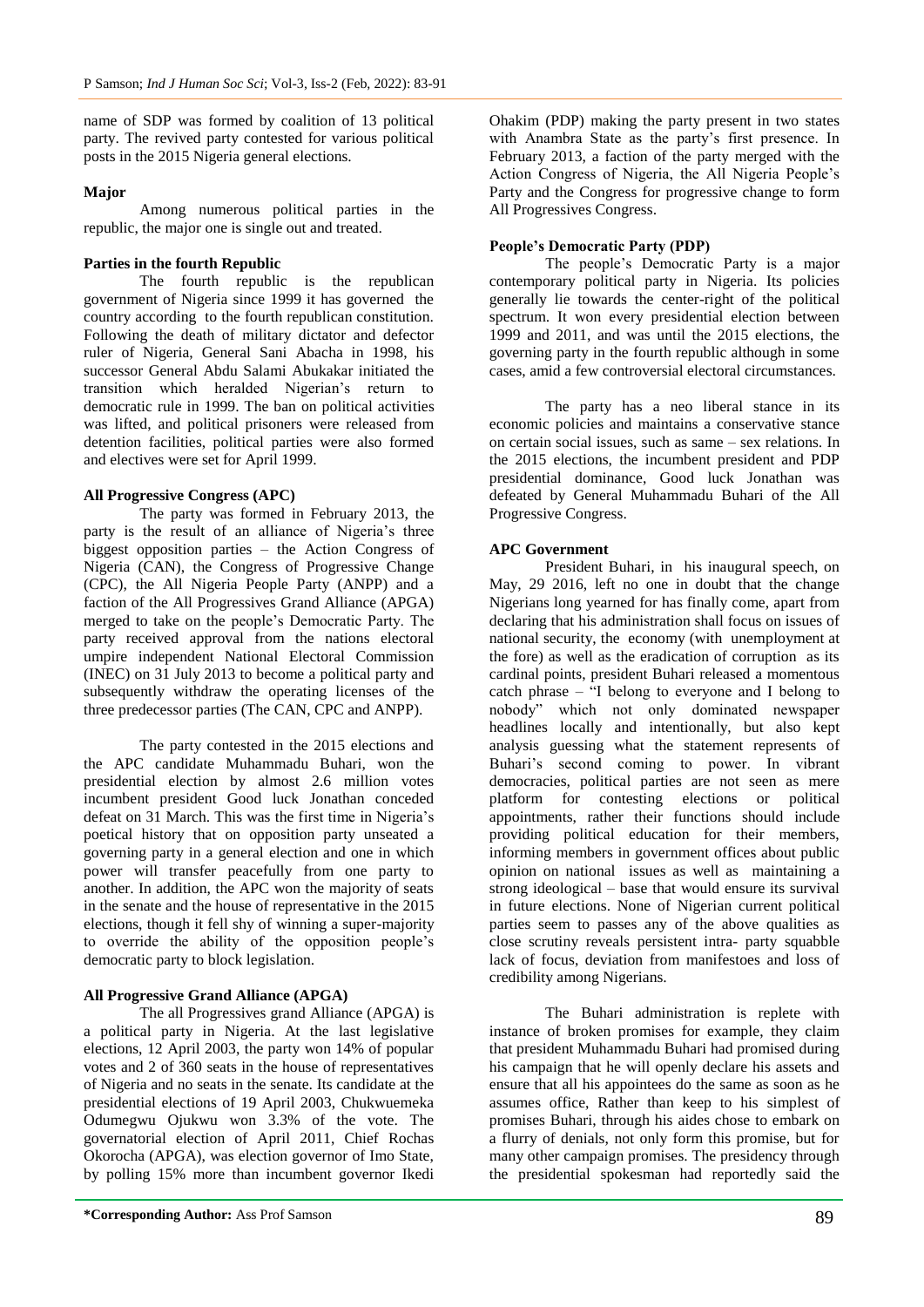promise to asset declaration was not made by Buhari but his political party.

At the legislation house, federal, state and local government level, there is extreme indiscipline of elected party officials. At the executive level, there is no clear direction being pursued, that indicates a fulfillment or ever existence of party manifestoes. For a lot of Nigerians it does not appear that there is benckmark of party manifestoes to which elected representative can be held to account. Situations that could be considered embarrassing exist at the vocational assembly where the APC enjoys overwhelming majority, yet they were engage in a daily war of who was to be made speaker of House of Representatives and who was to be made speaker of house of senate. In the senate and house of representative, the APC controls almost two-third of the seats yet the relationship among members in the legislative on one hand and between the legislative among members in the legislative on one hand and between the legislative on the other hand has been less than cordial. The same cannot be said of the supposed main opposition party. The people Democratic Party (PDP) who though would have served as a check on APC, appear disintegrated with most of their members jumping into the APC bandwagon.

## **Oligarchial and Monarchial Tendencies of APC**

Organization is necessary if any party has to succeed in gaining and maintain support for its policies. Increasing powers, however, lies in the hand of the party officials. In 1911, Robert Mitchell, in his political party, stated that is is organization which gives birth to the domination of the elected over the electors. Every group as he said is run by few energetic and ambitious men, while the rest just respondent to their wishes. The small active membership is comprised of "Oligarchy of the faithful" who attends meeting, hold offices and choose candidates. Monarchy on the other hand is a state ruled by individual who has a position at the apex of an aristocratic pyramid of honour and authority is generally inherited through a family connection. Apply the concept of oligarchy to the ruling party APC, it is obvious that the controversial issues over the appointment of ministers raised many questions and caused crack in President Muhammadu Buhari government.

The appointment made by president Buhari has not passed without criticisms for not meeting up with the yearnings and aspiration of the people for equity and justice which will ensure unity. Out of about 39 political appointments made by Buhari, it is alleged that about 34 of them are from the North while only about five came to the centre South thereby raising apprehensions that president Buhari might be acting out a Northern agenda for all . The Buhari administration no doubts inherited an economy suffering from declining capacity utilization, low performance of major infrastructural facilities, large budget deficit, rising

unemployment, insecurity, terrorism attach especially in the North, inflation rates, import dependence, reliance on a single commodity (Oil), weak industrial base, low level of agricultural production, weak private sector, high external debt overcharged, inefficient public utilities and how quality of social service. Buhari also inherited a bloated bureaucracy that was largely corrupt, the intractable Northern crisis, a caustion international community with a subsiting plethora of sections, a corrupt and polticalised military and valnche of ethnic interest ready to explode among others.

#### **The Legislature and Impeachment**

The legislature in Nigerian politics is more or less a design to make on autocratic state look like a democracy. The events are left unchecked as the judiciary and legislative lobby for attention. The floor of the house becomes a boxing ring as senators and representatives fight each other for money or materials which comes from the executives. When the legislature needs attention, they start pressing for impeachment and as soon as they are paid off, the music tone of impeachment changes. In many occasions, leaders of the house have been nominated by the executive and can be fired by executive at will. The legislature has always deceived Nigerian with constant clam our for impeachment and nothing happens at last.

## **CONCLUSION**

In conclusion, we should understand that form the days of nationalist struggle to post independence era, the practice and procedure of democracy in Nigeria has witnessed one long and often torturous political quagmire. We need not therefore; search or consult as seer to tell us that the general insecurity plaguing the country is a savage indictment of our social and political disorder, and it does not offer any message of hope to the future. Therefore let us concentrate less on the birth of democracy once again, but stat to look inwards, first to develop man, which is the first step to good governance.

#### **Recommendation**

In this respect, the study makes the following recommendation:

- The national assembly should initiate a process that would ensure a review of the existing electoral laws so as to meet up with the current and changing times.
- There is need for a new generation to take over the mantle of leadership in Nigeria. The names we hear in Nigerian politics are still the personalities that had ruled the country in the past. These money bag politicians are responsible for our present dilemma
- To actually move Nigeria forward, the leaders should be ready to give selfless service as against enriching their pockets; they must show some purposefulness, pragmatism, transparency and God fearing in order to carry the people along.